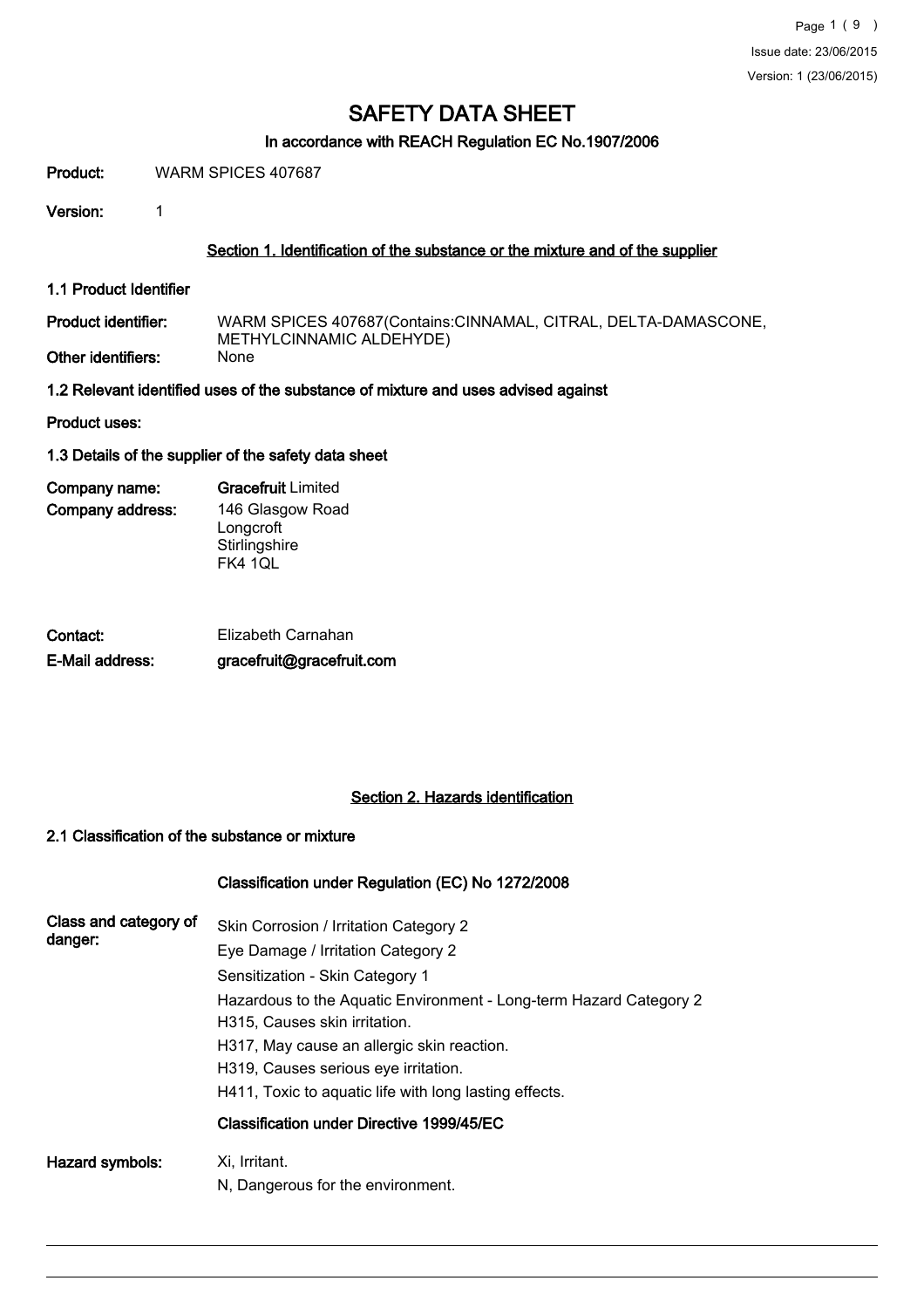# In accordance with REACH Regulation EC No.1907/2006

| Product:                     | WARM SPICES 407687                                                                                                                                                                                                                                                                                                                                                                                                                                                                                                                                                                                                                                                                                                                                                                                                                                                                   |  |
|------------------------------|--------------------------------------------------------------------------------------------------------------------------------------------------------------------------------------------------------------------------------------------------------------------------------------------------------------------------------------------------------------------------------------------------------------------------------------------------------------------------------------------------------------------------------------------------------------------------------------------------------------------------------------------------------------------------------------------------------------------------------------------------------------------------------------------------------------------------------------------------------------------------------------|--|
| Version:                     | 1                                                                                                                                                                                                                                                                                                                                                                                                                                                                                                                                                                                                                                                                                                                                                                                                                                                                                    |  |
| <b>Risk phrases:</b>         | R38, Irritating to the skin.<br>R43, May cause sensitisation by skin contact.<br>R51/53, Toxic to aquatic organisms, may cause long-term adverse effects in the aquatic<br>environment.                                                                                                                                                                                                                                                                                                                                                                                                                                                                                                                                                                                                                                                                                              |  |
| 2.2 Label elements           |                                                                                                                                                                                                                                                                                                                                                                                                                                                                                                                                                                                                                                                                                                                                                                                                                                                                                      |  |
| Signal word:                 | Warning                                                                                                                                                                                                                                                                                                                                                                                                                                                                                                                                                                                                                                                                                                                                                                                                                                                                              |  |
| <b>Hazard statements:</b>    | H315, Causes skin irritation.<br>H317, May cause an allergic skin reaction.<br>H319, Causes serious eye irritation.<br>H411, Toxic to aquatic life with long lasting effects.                                                                                                                                                                                                                                                                                                                                                                                                                                                                                                                                                                                                                                                                                                        |  |
| Supplemental<br>Information: | EUH208, Contains DIHYDROEUGENOL, 3-METHYLCYCLOPENTADECENONE, LIMONENE.<br>May produce an allergic reaction.                                                                                                                                                                                                                                                                                                                                                                                                                                                                                                                                                                                                                                                                                                                                                                          |  |
| Precautionary<br>statements: | P261, Avoid breathing vapour or dust.<br>P264, Wash hands and other contacted skin thoroughly after handling.<br>P272, Contaminated work clothing should not be allowed out of the workplace.<br>P273, Avoid release to the environment.<br>P280, Wear protective gloves/eye protection/face protection.<br>P302/352, IF ON SKIN: Wash with plenty of soap and water.<br>P305/351/338, IF IN EYES: Rinse cautiously with water for several minutes. Remove contact<br>lenses, if present and easy to do. Continue rinsing.<br>P333/313, If skin irritation or rash occurs: Get medical advice/attention.<br>P337/313, If eye irritation persists: Get medical advice/attention.<br>P362, Take off contaminated clothing and wash before reuse.<br>P391, Collect spillage.<br>P501, Dispose of contents/container to approved disposal site, in accordance with local<br>regulations. |  |
| Pictograms:                  |                                                                                                                                                                                                                                                                                                                                                                                                                                                                                                                                                                                                                                                                                                                                                                                                                                                                                      |  |

Other hazards: None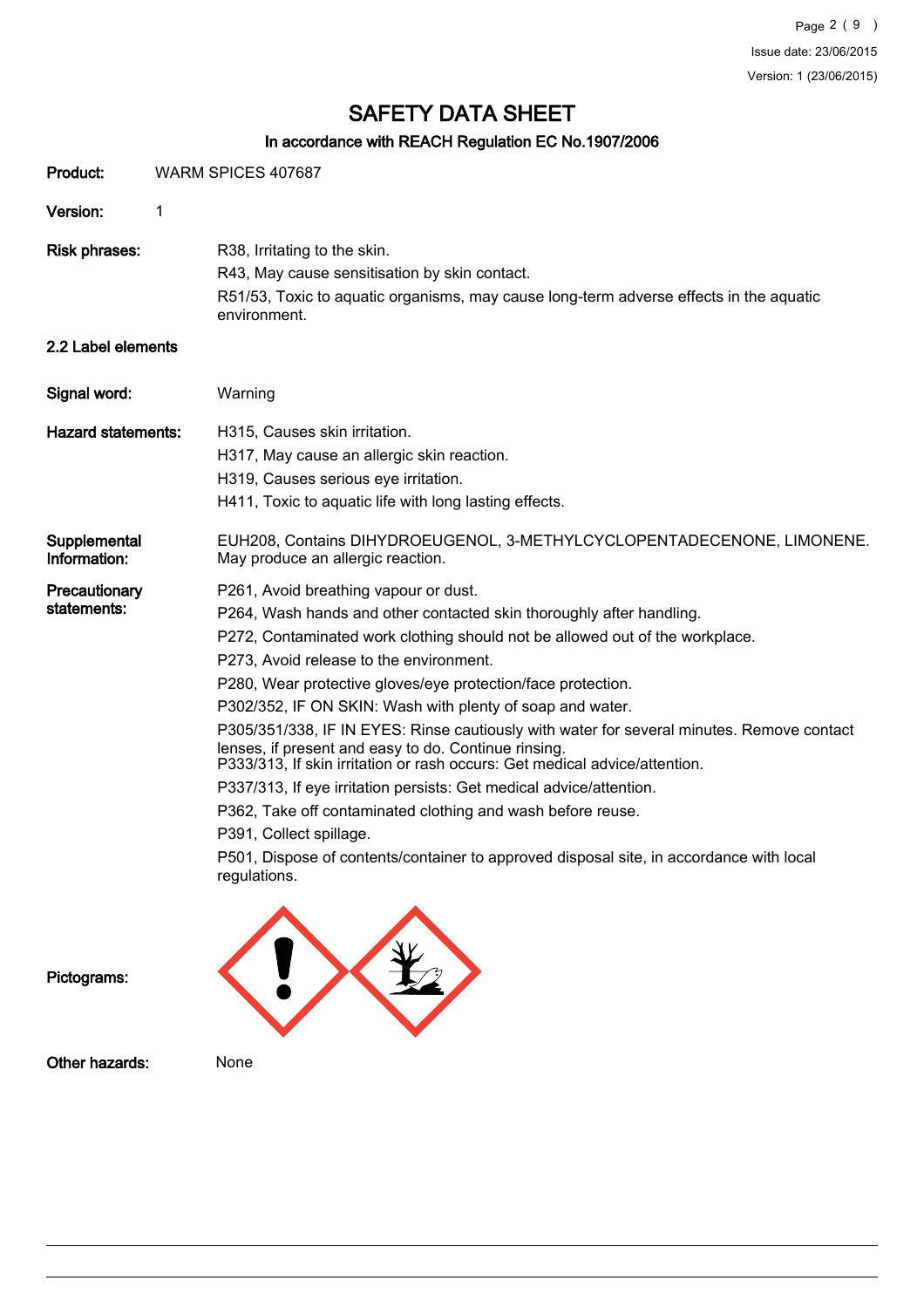#### In accordance with REACH Regulation EC No.1907/2006

Product: WARM SPICES 407687

Version: 1

#### Section 3. Composition / information on ingredients

#### 3.2 Mixtures

#### Contains:

| Name                                                         | <b>CAS</b> | <b>EC</b> | <b>REACH Registration</b><br>No. | $\frac{9}{6}$ | Classification for (DSD)<br>67/548/EEC | <b>Classification for (CLP)</b><br>1272/2008                        |
|--------------------------------------------------------------|------------|-----------|----------------------------------|---------------|----------------------------------------|---------------------------------------------------------------------|
| <b>METHYLCINNAMIC</b><br>ALDEHYDE                            | 101-39-3   | 202-938-8 |                                  | 25-<50%       | Xi ; R43                               | SS 1:H317 .-                                                        |
| <b>CITRAL</b>                                                | 5392-40-5  | 226-394-6 | 01-2119462829-23                 | 15-<20%       | Xi : R38-R43                           | SCI 2-EDI 2-SS 1B;H315-<br>H317-H319.-                              |
| <b>LINALYL ACETATE</b>                                       | 115-95-7   | 204-116-4 | 01-2119454789-19                 | 15-<20%       | Xi: R38                                | SCI 2-EDI 2:H315-H319.-                                             |
| <b>GAMMA</b><br><b>UNDECALACTONE</b>                         | 104-67-6   | 203-225-4 |                                  | $5 - 10%$     | $N:$ R51/53                            | EH C3;H412,-                                                        |
| 2-ETHYL-3-<br>HYDROXY-4-<br><b>PYRONE</b>                    | 4940-11-8  | 225-582-5 |                                  | $3 - 5%$      | $Xn$ ; R22                             | ATO 4:H302,-                                                        |
| <b>LIMONENE</b>                                              | 5989-27-5  | 227-813-5 |                                  | $1 - 3%$      | Xn-N : R10-R38-R43-R65-<br>R50/53      | FL 3-SCI 2-SS 1B-AH 1-EH<br>A1-EH C1:H226-H304-<br>H315-H317-H410.- |
| <b>HOMOGERANYL</b><br><b>NITRILE</b>                         | 61792-11-8 | 263-214-5 | 01-2119967769-11                 | $1 - 3%$      | $N:$ R51/53                            | EH C2:H411 -                                                        |
| <b>CINNAMAL</b>                                              | 104-55-2   | 203-213-9 |                                  | $1 - 3%$      | Xn: R21-R38-R43                        | ATD 4-SCI 2-EDI 2-SS 1A:<br>H312-H315-H317-H319.-                   |
| <b>ACETYL</b><br><b>HEXAMETHYL</b><br>TETRALIN (AHTN)        | 21145-77-7 | 244-240-6 |                                  | $1 - 3%$      | Xn-N : R22-R50/53                      | ATO 4-EH A1-EH C1;<br>H302-H410,-                                   |
| <b>DIHYDROEUGENOL</b>                                        | 2785-87-7  | 220-499-0 |                                  | $0.1 - 1\%$   | Xi : R36-R43                           | EDI 2-SS 1:H317-H319,-                                              |
| DELTA-DAMASCONE                                              | 57378-68-4 | 260-709-8 |                                  | $0.1 - 1\%$   | Xn-N : R22-R38-R43-<br>R50/53          | ATO 4-SCI 2-SS 1A-EH<br>A1-EH C1:H302-H315-<br>H317-H410.-          |
| $\overline{3}$<br><b>METHYLCYCLOPENT</b><br><b>ADECENONE</b> | 63314-79-4 | 429-900-5 | 01-0000017618-62                 | $0.1 - 1\%$   | Xi-N ; R43-R50/53                      | SS 1B-EH A1-EH C1:H317-<br>H410.-                                   |
| <b>MYRCENE</b>                                               | 123-35-3   | 204-622-5 |                                  | $< 0.1\%$     | Xn: R10-R38-R65                        | FL 3-SCI 2-EDI 2-AH 1:<br>H226-H304-H315-H319,-                     |

Substances with Community workplace exposure limits, not listed above:

Not Applicable

Substances that are persistent, bioaccumulative and toxic or very persistent and very bioaccumulative, greater than 0.1%:

Not Applicable

#### Section 4. First-aid measures

#### 4.1 Description of first aid measures

IF ON SKIN: Wash with plenty of soap and water.

IF IN EYES: Rinse cautiously with water for several minutes. Remove contact lenses, if present and easy to do. Continue rinsing.

#### 4.2 Most important symptoms and effects, both acute and delayed

Causes skin irritation.

May cause an allergic skin reaction.

Causes serious eye irritation.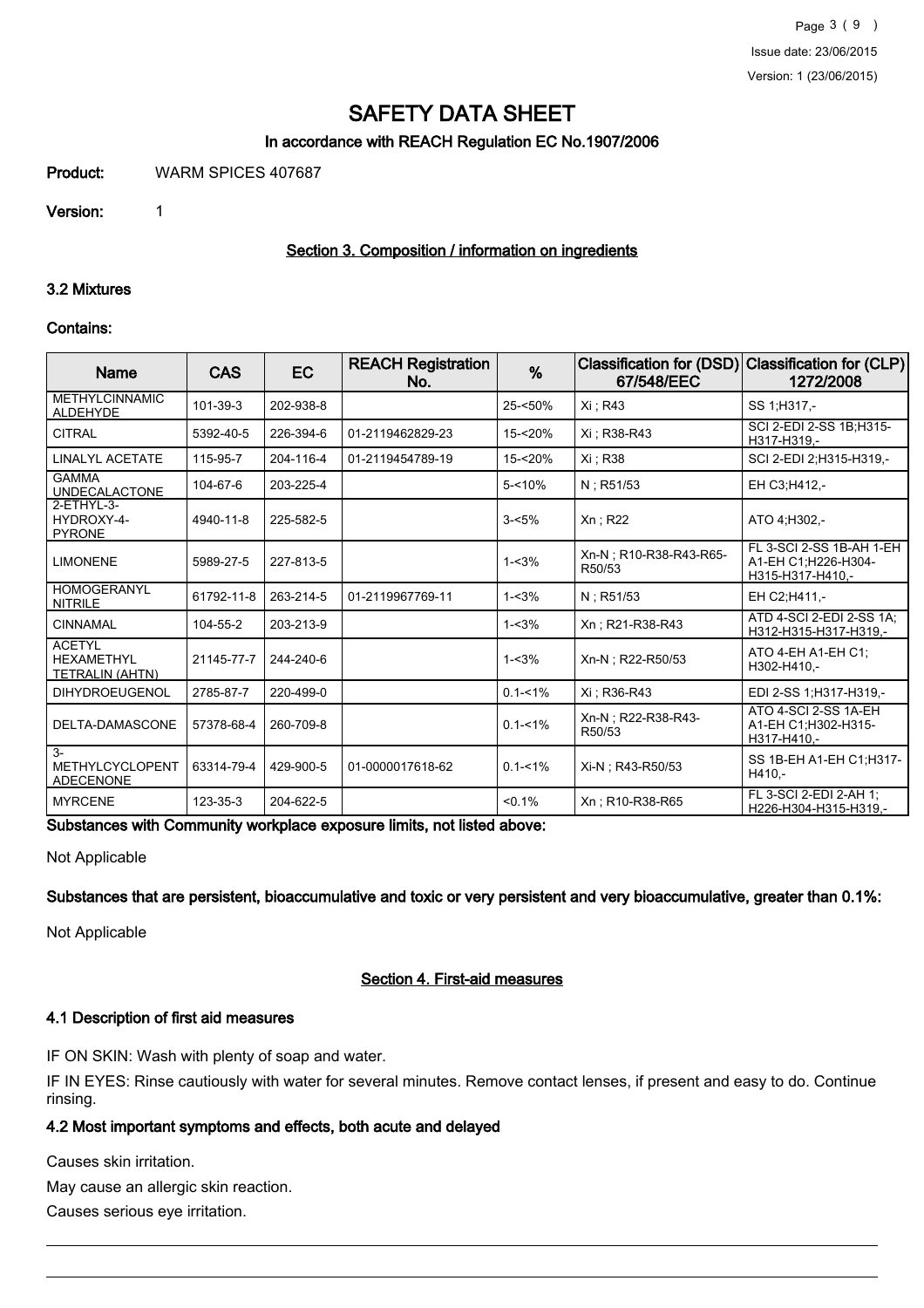# In accordance with REACH Regulation EC No.1907/2006

Product: WARM SPICES 407687

Version: 1

# 4.3 Indication of any immediate medical attention and special treatment needed

None expected, see Section 4.1 for further information.

# SECTION 5: Firefighting measures

#### 5.1 Extinguishing media

Suitable media: Carbon dioxide, Dry chemical, Foam.

#### 5.2 Special hazards arising from the substance or mixture

In case of fire, may be liberated: Carbon monoxide, Unidentified organic compounds.

#### 5.3 Advice for fire fighters:

In case of insufficient ventilation, wear suitable respiratory equipment.

#### Section 6. Accidental release measures

#### 6.1 Personal precautions, protective equipment and emergency procedures:

Avoid inhalation. Avoid contact with skin and eyes. See protective measures under Section 7 and 8.

#### 6.2 Environmental precautions:

Keep away from drains, surface and ground water, and soil.

#### 6.3 Methods and material for containment and cleaning up:

Remove ignition sources. Provide adequate ventilation. Avoid excessive inhalation of vapours. Contain spillage immediately by use of sand or inert powder. Dispose of according to local regulations.

#### 6.4 Reference to other sections:

Also refer to sections 8 and 13.

# Section 7. Handling and storage

# 7.1 Precautions for safe handling:

Keep away from heat, sparks, open flames and hot surfaces. - No smoking. Use personal protective equipment as required. Use in accordance with good manufacturing and industrial hygiene practices. Use in areas with adequate ventilation Do not eat, drink or smoke when using this product.

#### 7.2 Conditions for safe storage, including any incompatibilities:

Store in a well-ventilated place. Keep container tightly closed. Keep cool. Ground/bond container and receiving equipment. Use explosion-proof electrical, ventilating and lighting equipment. Use only non-sparking tools. Take precautionary measures against static discharge.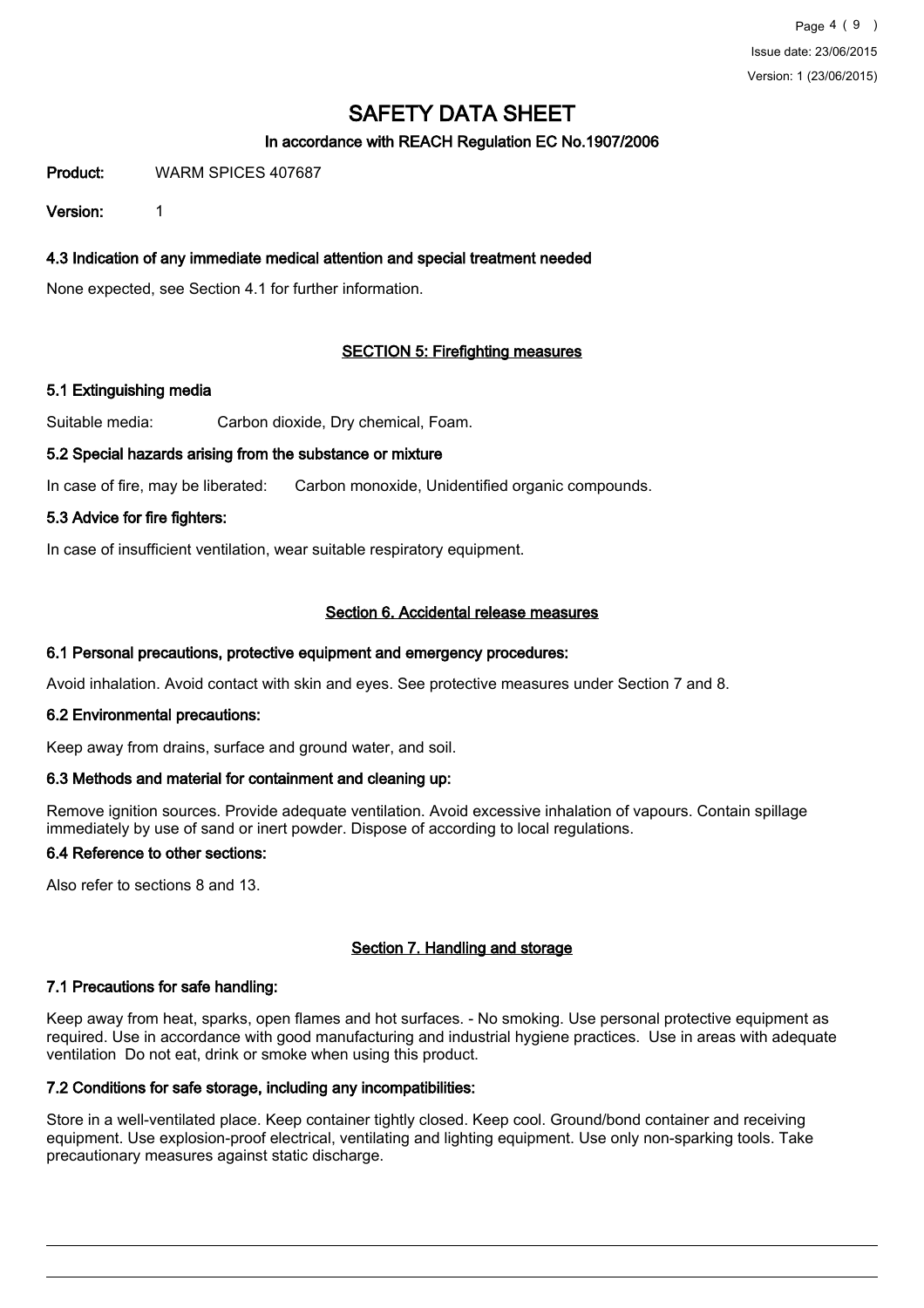# In accordance with REACH Regulation EC No.1907/2006

#### Product: WARM SPICES 407687

Version: 1

7.3 Specific end use(s):

Use in accordance with good manufacturing and industrial hygiene practices.

# Section 8. Exposure controls/personal protection

# 8.1 Control parameters

Workplace exposure limits: Not Applicable

# 8.2 Exposure Controls

# Eye / Skin Protection

Wear protective gloves/eye protection/face protection

# Respiratory Protection

Under normal conditions of use and where adequate ventilation is available to prevent build up of excessive vapour, this material should not require special engineering controls. However, in conditions of high or prolonged use, or high temperature or other conditions which increase exposure, the following engineering controls can be used to minimise exposure to personnel: a) Increase ventilation of the area with local exhaust ventilation. b) Personnel can use an approved, appropriately fitted respirator with organic vapour cartridge or canisters and particulate filters. c) Use closed systems for transferring and processing this material.

Also refer to Sections 2 and 7.

# Section 9. Physical and chemical properties

# 9.1 Information on basic physical and chemical properties

| Appearance:                    | Clear yellow liquid |
|--------------------------------|---------------------|
| Odour:                         | Not determined      |
| pH:                            | Not determined      |
| Initial boiling point / range: | Not determined      |
| Flash point:                   | 94 $^{\circ}$ C     |
| Vapour pressure:               | Not determined      |
| <b>Relative density:</b>       | $0.9780 - 0.9820$   |
| Solubility(ies):               | Not determined      |
| 9.2 Other information:         | None available      |

# Section 10. Stability and reactivity

# 10.1 Reactivity:

Presents no significant reactivity hazard, by itself or in contact with water.

# 10.2 Chemical stability:

Good stability under normal storage conditions.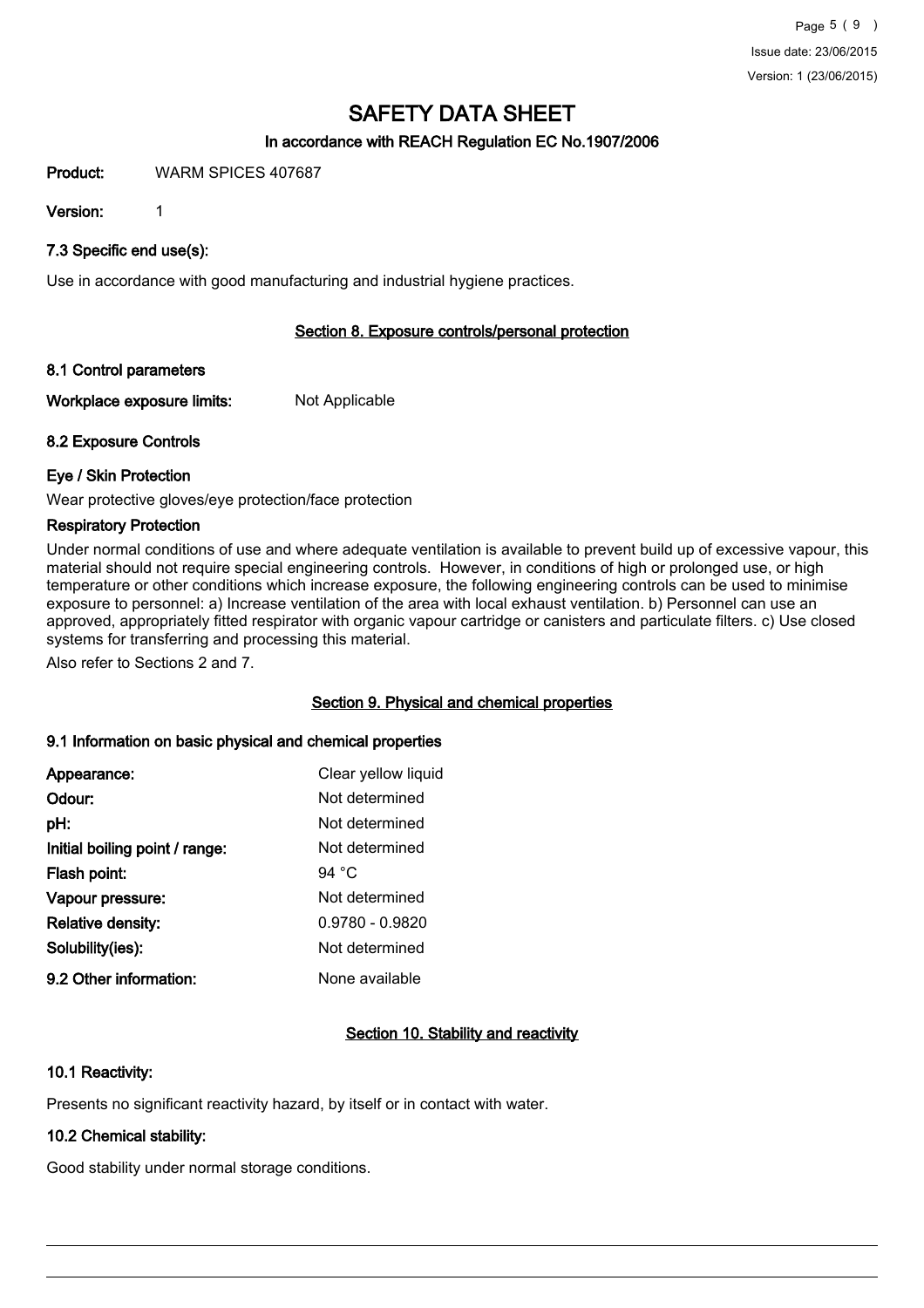Page 6 ( 9 ) Issue date: 23/06/2015 Version: 1 (23/06/2015)

# SAFETY DATA SHEET

# In accordance with REACH Regulation EC No.1907/2006

Product: WARM SPICES 407687

Version: 1

# 10.3 Possibility of hazardous reactions:

Not expected under normal conditions of use.

# 10.4 Conditions to avoid:

Avoid extreme heat.

# 10.5 Incompatible materials:

Avoid contact with strong acids, alkalis or oxidising agents.

# 10.6 Hazardous decomposition products:

Not expected.

# Section 11. Toxicological information

#### 11.1 Information on toxicological effects

This mixture has not been tested as a whole for health effects. The health effects have been calculated using the methods outlined in Regulation (EC) No 1272/2008 (CLP).

Causes skin irritation.

May cause an allergic skin reaction.

Causes serious eye irritation.

| Assumed Toxicity Value (LD50 or ATE) for Acute Oral Toxicity:       | 3604 n |
|---------------------------------------------------------------------|--------|
| Assumed Toxicity Value (LD50 or ATE) for Acute Dermal Toxicity:     | >5000  |
| Assumed Toxicity Value (LC50 or ATE) for Acute Inhalation Toxicity: | Not Av |
| <b>Inhalation Route:</b>                                            | Not A  |

# 3604 mg/kg **Not Available** Not Available

# Information about hazardous ingredients in the mixture

| Ingredient                                                   | <b>CAS</b>     | EC        | LD50/ATE Oral | LD50/ATE<br>Dermal | LC50/ATE<br><b>Inhalation</b> | <b>LC50 Route</b> |
|--------------------------------------------------------------|----------------|-----------|---------------|--------------------|-------------------------------|-------------------|
| 2-ETHYL-3-<br>HYDROXY-4-<br><b>PYRONE</b>                    | 4940-11-8      | 225-582-5 | 1200          | Not available      | Not available                 | Not available     |
| <b>ACETYL</b><br><b>HEXAMETHYL</b><br><b>TETRALIN (AHTN)</b> | 21145-77-7     | 244-240-6 | 1000          | Not available      | Not available                 | Not available     |
| <b>CINNAMAL</b>                                              | $104 - 55 - 2$ | 203-213-9 | 2500          | 1100               | Not available                 | Not available     |

Refer to Sections 2 and 3 for additional information.

# Section 12. Ecological information

# 12.1 Toxicity:

Toxic to aquatic life with long lasting effects.

# 12.2 Persistence and degradability: Not available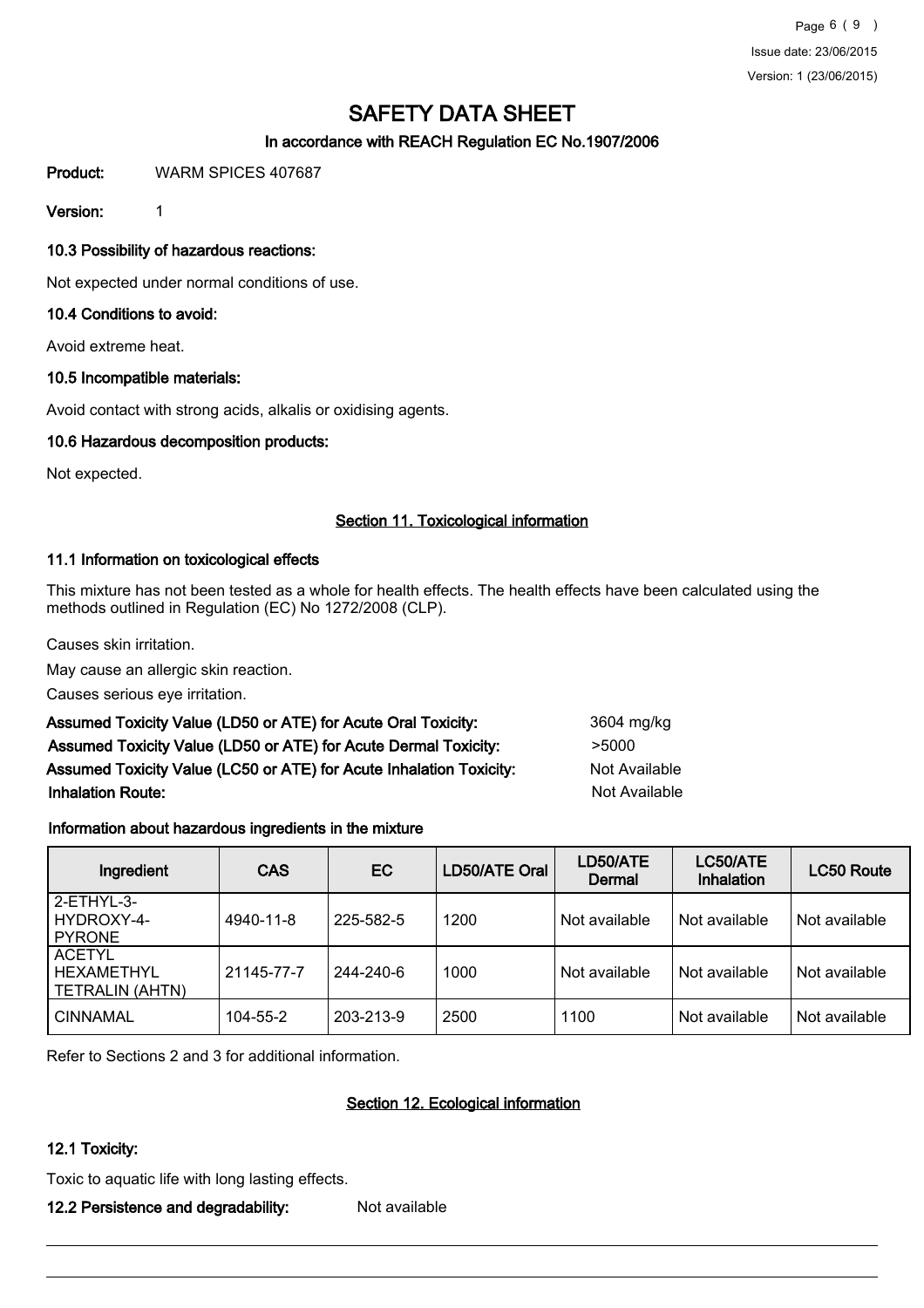# In accordance with REACH Regulation EC No.1907/2006

Product: WARM SPICES 407687

Version: 1

12.3 Bioaccumulative potential: Not available

12.4 Mobility in soil: Not available

#### 12.5 Results of PBT and vPvB assessment:

This substance does not meet the PBT/vPvB criteria of REACH, annex XIII.

12.6 Other adverse effects: Not available

#### Section 13. Disposal considerations

#### 13.1 Waste treatment methods:

Dispose of in accordance with local regulations. Avoid disposing into drainage systems and into the environment. Empty containers should be taken to an approved waste handling site for recycling or disposal.

#### Section 14. Transport information

| 14.1 UN number:                                                               | UN3082                                                                                               |
|-------------------------------------------------------------------------------|------------------------------------------------------------------------------------------------------|
| 14.2 UN Proper Shipping Name:                                                 | ENVIRONMENTALLY HAZARDOUS SUBSTANCE, LIQUID, N.O.S.<br>(LIMONENE, ACETYL HEXAMETHYL TETRALIN (AHTN)) |
| 14.3 Transport hazard class(es):                                              | 9                                                                                                    |
| Sub Risk:                                                                     |                                                                                                      |
| 14.4. Packing Group:                                                          | Ш                                                                                                    |
| 14.5 Environmental hazards:                                                   | This is an environmentally hazardous substance.                                                      |
| 14.6 Special precautions for user:                                            | None additional                                                                                      |
| 14.7 Transport in bulk according to Annex II of MARPOL73/78 and the IBC Code: |                                                                                                      |

Not applicable

# Section 15. Regulatory information

#### 15.1 Safety, health and environmental regulations/legislation specific for the substance or mixture

None additional

#### 15.2 Chemical Safety Assessment

A Chemical Safety Assessment has not been carried out for this product.

#### Section 16. Other information

| Concentration % Limits:  | EH C2=50.51% EH C3=4.98% SCI 2=29.02% EDI 2=31.64% EDI 2A=31.<br>64% SS 1=2.18% |
|--------------------------|---------------------------------------------------------------------------------|
| Total Fractional Values: | EH C2=1.98 EH C3=20.10 SCI 2=3.45 EDI 2=3.16 EDI 2A=3.16 SS 1=45.<br>80         |
| Key to revisions:        |                                                                                 |

# Not applicable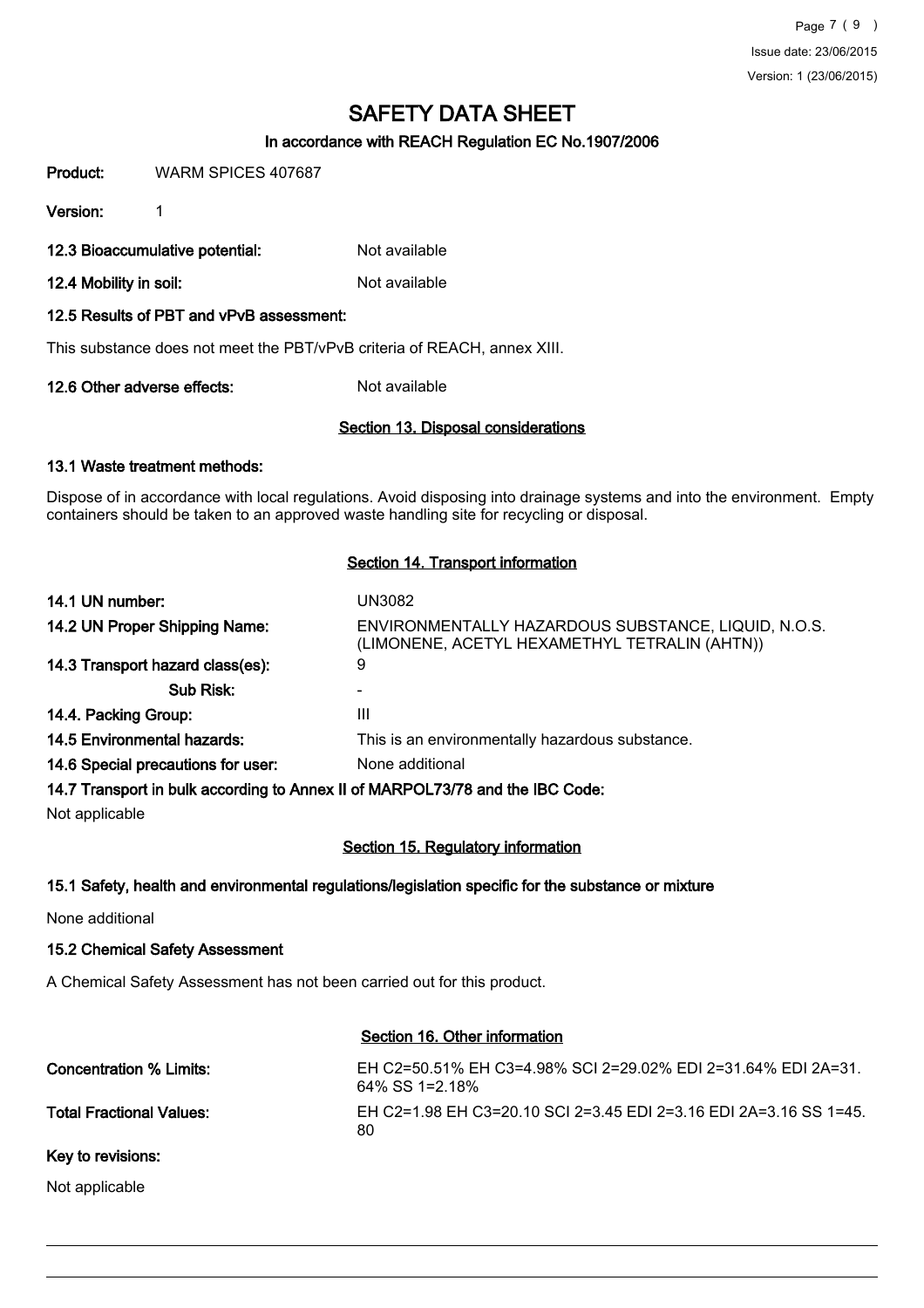Page 8 ( 9 ) Issue date: 23/06/2015 Version: 1 (23/06/2015)

# SAFETY DATA SHEET

# In accordance with REACH Regulation EC No.1907/2006

Product: WARM SPICES 407687

Version: 1

Key to abbreviations:

| Abbreviation     | Meaning                                                                                                                             |
|------------------|-------------------------------------------------------------------------------------------------------------------------------------|
| AH <sub>1</sub>  | Aspiration Hazard Category 1                                                                                                        |
| ATD <sub>4</sub> | Acute Toxicity - Dermal Category 4                                                                                                  |
| ATO 4            | Acute Toxicity - Oral Category 4                                                                                                    |
| EDI <sub>2</sub> | Eye Damage / Irritation Category 2                                                                                                  |
| EH A1            | Hazardous to the Aquatic Environment - Acute Hazard Category 1                                                                      |
| EH <sub>C1</sub> | Hazardous to the Aquatic Environment - Long-term Hazard Category 1                                                                  |
| EH <sub>C2</sub> | Hazardous to the Aquatic Environment - Long-term Hazard Category 2                                                                  |
| EH <sub>C3</sub> | Hazardous to the Aquatic Environment - Long-term Hazard Category 3                                                                  |
| FL <sub>3</sub>  | Flammable Liquid, Hazard Category 3                                                                                                 |
| H226             | Flammable liquid and vapour.                                                                                                        |
| H302             | Harmful if swallowed.                                                                                                               |
| H304             | May be fatal if swallowed and enters airways.                                                                                       |
| H312             | Harmful in contact with skin.                                                                                                       |
| H315             | Causes skin irritation.                                                                                                             |
| H317             | May cause an allergic skin reaction.                                                                                                |
| H319             | Causes serious eye irritation.                                                                                                      |
| H410             | Very toxic to aquatic life with long lasting effects.                                                                               |
| H411             | Toxic to aquatic life with long lasting effects.                                                                                    |
| H412             | Harmful to aquatic life with long lasting effects.                                                                                  |
| P210             | Keep away from heat, sparks, open flames and hot surfaces. - No smoking.                                                            |
| P233             | Keep container tightly closed.                                                                                                      |
| P240             | Ground/bond container and receiving equipment.                                                                                      |
| P241             | Use explosion-proof electrical, ventilating and lighting equipment.                                                                 |
| P242             | Use only non-sparking tools.                                                                                                        |
| P243             | Take precautionary measures against static discharge.                                                                               |
| P261             | Avoid breathing vapour or dust.                                                                                                     |
| P264             | Wash hands and other contacted skin thoroughly after handling.                                                                      |
| P270             | Do not eat, drink or smoke when using this product.                                                                                 |
| P272             | Contaminated work clothing should not be allowed out of the workplace.                                                              |
| P273             | Avoid release to the environment.                                                                                                   |
| P280             | Wear protective gloves/eye protection/face protection.                                                                              |
| P301/310         | IF SWALLOWED: Immediately call a POISON CENTER or doctor/physician.                                                                 |
| P301/312         | IF SWALLOWED: call a POISON CENTER or doctor/physician if you feel unwell.                                                          |
| P302/352         | IF ON SKIN: Wash with plenty of soap and water.                                                                                     |
| P303/361/353     | IF ON SKIN (or hair): Remove/take off immediately all contaminated clothing. Rinse skin with<br>water/shower.                       |
| P305/351/338     | IF IN EYES: Rinse cautiously with water for several minutes. Remove contact lenses, if present and easy<br>to do. Continue rinsing. |
| P312             | Call a POISON CENTRE or doctor/physician if you feel unwell.                                                                        |
| P330             | Rinse mouth.                                                                                                                        |
| P331             | Do not induce vomiting.                                                                                                             |